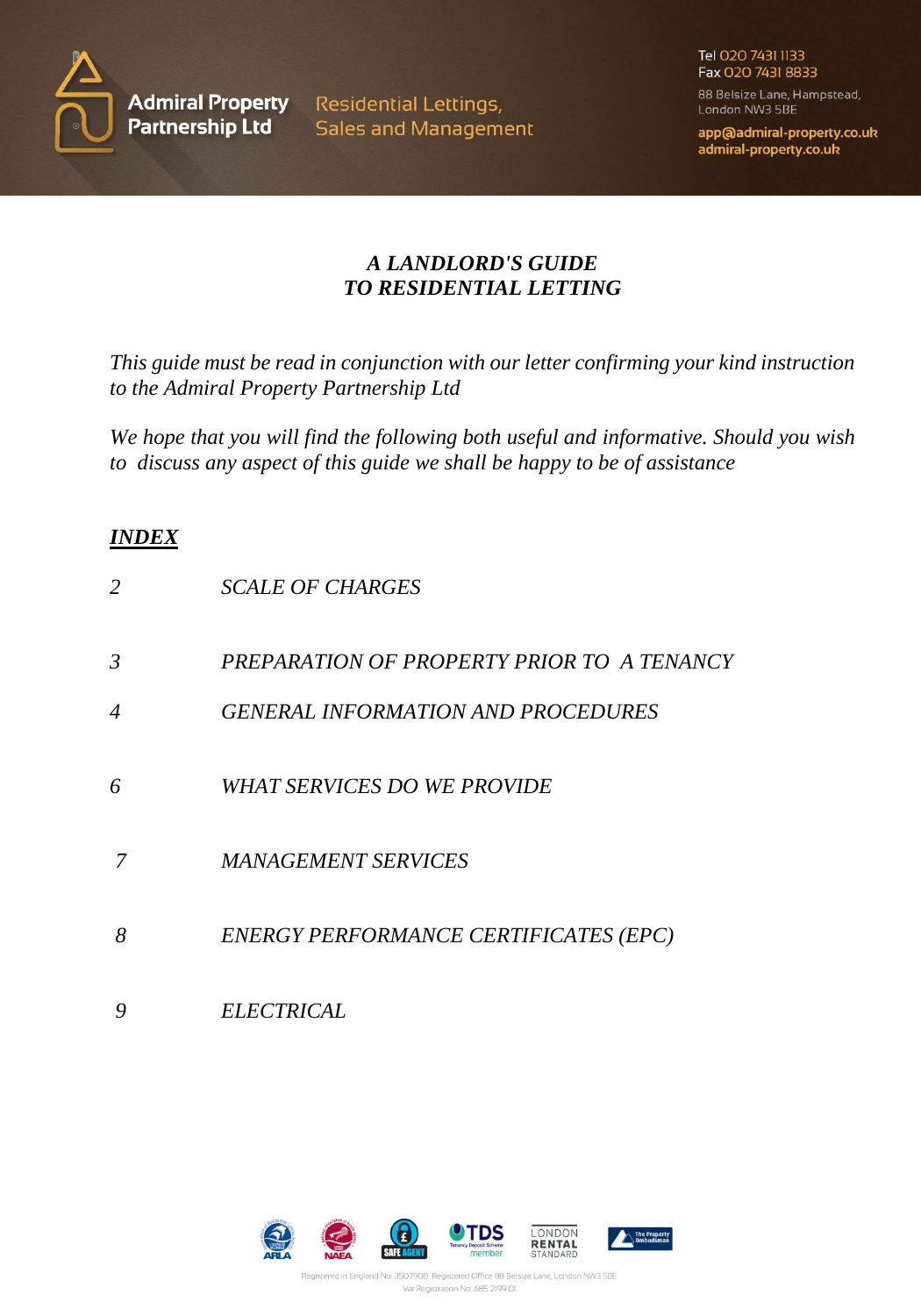

**Admiral Property** Residential Lettings, Partnership Ltd Sales and Management Tel 020 7431 1133 Fax 020 7431 8833

88 Belsize Lane, Hampstead, London NW3 5BE

app@admiral-property.co.uk admiral-property.co.uk

*- 2 -*

#### *LETTING SERVICE*

*The fee for introducing a Tenant on a multiple agency basis is 12% (10% plus VAT) of the annual gross rental , ignoring any options for either party to terminate, with a minimum charge of £300 plus VAT. This refers to all rentals exceeding three months.*

*In the event that the original term is extended beyond one year (even if the tenancy becomes periodic) to either the same Tenant or any person or company connected with this Tenant, a further renewal commission at the rate of 8% plus VAT will be due. This fee is due for all subsequent renewals of the tenancy, for any term whether or not the renewal is arranged by Admiral Property Partnership. We will of course be in communication with yourself and Tenants to help with negotiating of the renewal terms and to draw up necessary legal documents.. .*

*For short term tenancies of 6 months or under our charges are 15% of the total rent payable plus VAT.*

#### *SOLE AGENCY*

*If we are appointed as sole agents we will reduce our introductory fee to 10.8% (9% plus VAT) of the annual gross rental with a reduction of 0.5% plus VAT per annum for any renewal term or any extension thereof.*

#### *MANAGEMENT SERVICE*

*We are able to offer a management service at an additional fee of 7.2% (6% plus VAT) of the total rent due for the entire term and any extensions. Management is only available in conjunction with our letting service.*

#### *PURCHASE OF PROPERTY*

*In the event that the Tenant, or anyone connected with the Tenant eventually purchases the Property at any time after the commencement of the tenancy, we shall be entitled to a fee calculated at 2.4% (2% plus VAT) of the purchase price.*

#### *COLLECTION OF RENT*

*If required we will collect rent on the Landlord's behalf according to the terms of the tenancy Agreement. There will be a further charge of 2.4% (2% plus VAT) for this service, however, this service is automatically included in our management fee. (see page 6)*

#### *PAYMENT*

Letting fees become payable in full for the term of the tenancy as soon as the tenancy agreement is signed and the first instalment of *rent is paid. For example if the tenancy is for one year, then our fee is paid annually in advance. Renewal fees are payable in full as soon as the Renewal document has been signed and the first instalment of rent for the renewal period has been paid.*

*Management fees are payable on a pro-rata basis in conjunction with rental payments ie. where monthly rent is paid, management fees are payable monthly, if quarterly rent is paid then management fees will become payable quarterly etc.*

*Sale fees will become payable upon legal completion of the purchase.*

# *MONTHLY STATEMENTS*

*Admiral Property Partnership will provide the Landlord with monthly/quarterly statements.*

*Additional requests for copy paperwork will be charged at £12.00 incl VAT per monthly statement and £60.00 incl VAT per year-end reconciliation.*

*Rent, float, tax deductions and Tenants' deposits will pass through Admiral Property Partnership Clients Account, and any interest credited by virtue of the aggregate accumulated balance will be retained by Admiral Property Partnership to cover administrative expenses in maintaining this account.*

# *EARLY TERMINATION OF TENANCY*

*In the event of the Tenant breaking the tenancy agreement and leaving the property early we will refund any commission already paid by the Landlord on a 'pro-rata' basis for the unexpired period.*

#### *SALE OF PROPERTY*

*If the Landlord sells the property subject to the tenancy he will continue to be liable for commission for all extensions. The landlord may assign his obligations to the purchaser, but must obtain the prospective owners agreement in writing before he completes the sale.*

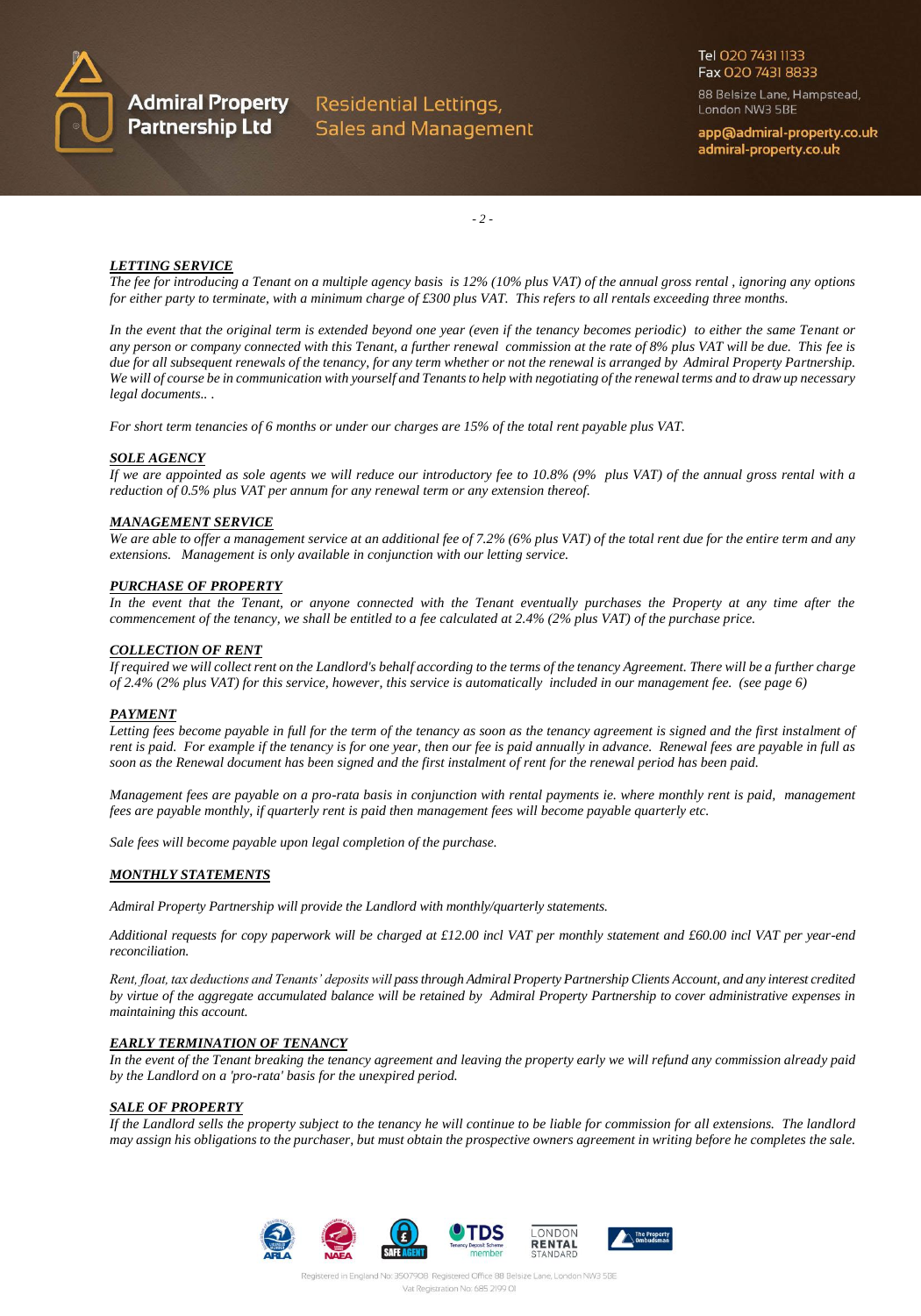

**Admiral Property** Residential Lettings, **Sales and Management**  Tel 020 7431 1133 Fax 020 7431 8833

88 Belsize Lane, Hampstead, London NW3 5BE

app@admiral-property.co.uk admiral-property.co.uk

*- 3 -*

#### *PREPARATION OF A PROPERTY PRIOR TO A TENANCY*

*If the purchaser agrees to take over the Landlords obligation to us, we must receive his name, address and signed agreement undertaking to be responsible for our fees otherwise the Landlord will remain liable for the commission up until such time as the Tenant (or any person or company connected with this Tenant) vacates the property.*

# *MOVING THE TENANT TO AN ALTERNATIVE PROPERTY*

*If the landlord agrees that the Tenant may move to another property owned by him or an associated person or company, then he will remain liable for our commission fee whether or not the tenant enters into a new agreement with him - on the same basis as if the tenant had remained in the original property.*

*NB:- We reserve the right to charge interest at the rate of 4% above Barclays base rate for payment of invoices paid later than thirty days.*

#### *THE PROPERTY*

*A thorough inspection of the property is recommended to ensure that the structure, roof, plumbing, wiring, etc., is in good order. Where necessary all works of repair should be completed prior to the commencement of the tenancy. It is the Landlord's obligation to maintain the property throughout the term of the tenancy, subject to any term to the contrary in the Tenancy Agreement mutually agreed by the parties.*

#### *DECORATION*

*The Landlord should attend to any internal or external decoration that is necessary prior to the commencement of the Tenancy.*

#### *APPLIANCES*

*The Landlord should ensure that all appliances including the central heating system have been checked and serviced before the tenant occupies the property. Where possible maintenance contracts should be taken out for the period of the Tenancy. It is essential that operating manuals for all the appliances are provided for the use of the Tenant. Furthermore, details of any maintenance contracts should be provided to the tenant (and or ourselves if we are to manage the property) so that the appropriate manufacturers can be called out as is necessary. If the appliances are under guarantee then the appropriate guarantee card should be provided to the Tenant, or to ourselves if we are to manage the Property. This is the responsibility of the Landlord.*

*The Gas Safety (Installations and Use) Regulations 1994 came into effect on 31st October 1994.*

*Briefly, all gas appliances must be checked for safety at intervals of not more than 12 months and records should be kept in respect of the appliances, the dates of inspections, the defects identified and any remedial action taken. Checks must be carried out by a Gas Safe Registered Engineer and this will include checking the gas installation, associated pipe work and ventilation and supplying a safety certificate to all Tenants is a legal requirement..*

#### *The regulations on electrical appliances for landlords*

*The Electrical Equipment (safety) Regulations 1994, mandatory since 1 January 1997. State that all electrical appliances supplied with let accommodation must be safe. This applies to both new and second-hand appliances and covers all electrical items supplied for the intended use of the tenant. The only sure method of ensuring that these appliances are safe is to have them tested by a competent person using the appropriate calibrated PAT testing equipment.*

*Failure to comply with the Electrical Regulations may constitute a criminal offence under the Consumers Protection Act 1987, which carries a maximum penalty on summary conviction of a £5000 fine and/or 6 months imprisonment. In addition, be sued in Civil Law under the duty of care for failure to ensure the tenants safety and face punitive damages.*

*Electrical equipment must be safe and not cause danger. The 1994 Regulations apply to any person who supplies electrical equipment in the course of a business. Safety of any electrical equipment that is supplied as part of furnished accommodation is controlled by the 1994 regulations. We advise that electrical equipment is tested at regular intervals.*

*All new homes must be fitted with mains operated smoke detectors. We would strongly recommend that smoke detectors be fitted in all properties and that they are regularly checked, especially battery operated devices.*

*We would also recommend that carbon monoxide detectors are installed in properties.*

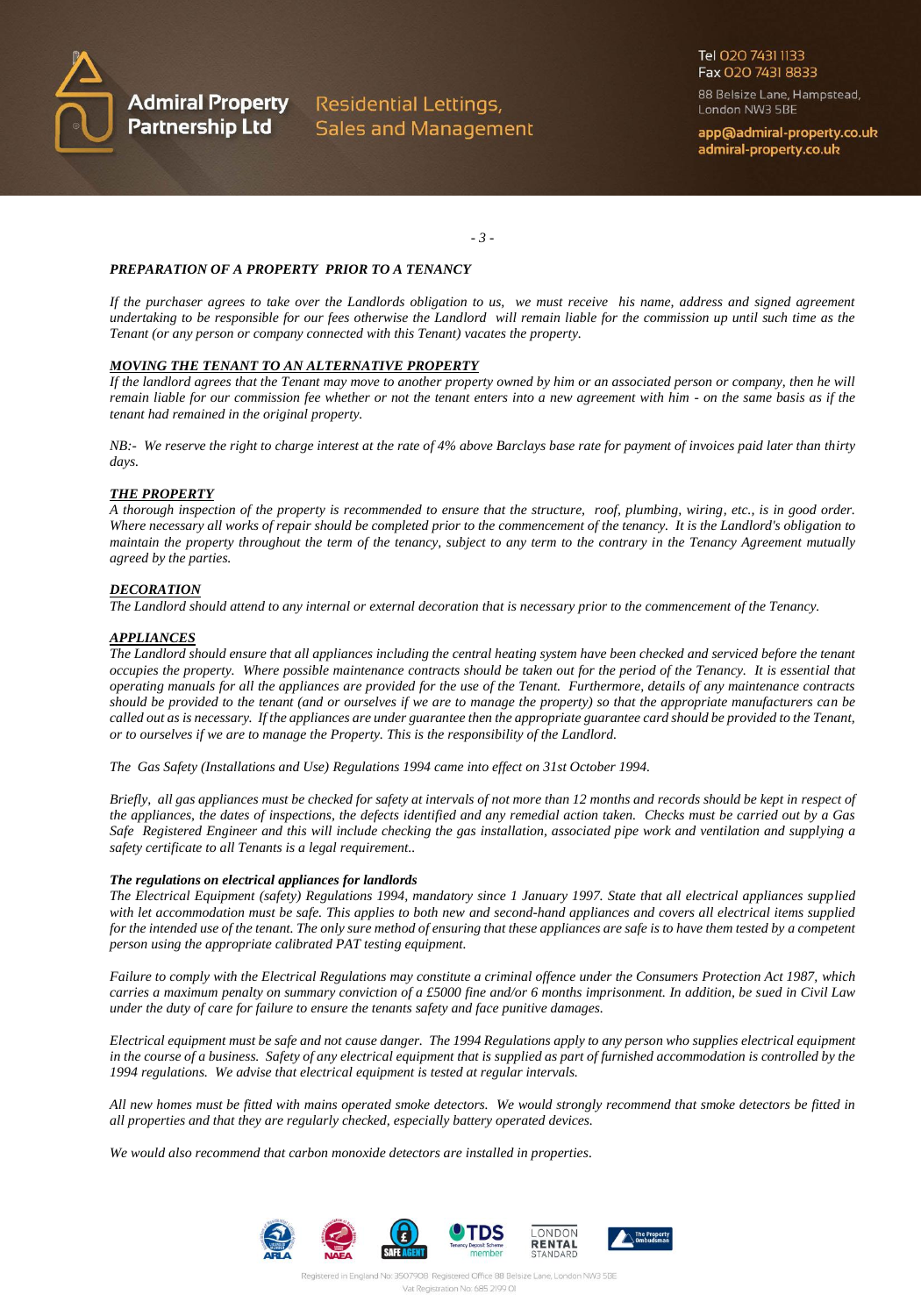

**Admiral Property** Residential Lettings, Partnership Ltd Sales and Management 88 Belsize Lane, Hampstead, London NW3 5BE

app@admiral-property.co.uk admiral-property.co.uk

*- 4 -*

#### *GARDEN*

*With regard to any garden attached to the property the Landlord should ensure that the garden is handed over in good condition, the lawns cut, the flower beds tidy and free from weeds and any fruit trees pruned. If the Tenancy Agreement requires the Tenant to maintain the garden during the term of the Tenancy, then adequate tools should be provided for this purpose. If the Landlord is to have the garden maintained during the Tenancy then appropriate arrangements should be made with a suitable gardener. Either way, the arrangement will be recorded in the Tenancy Agreement. We strongly advise that gardens are kept maintained during any void period.*

# *CLEANING*

*It is the Landlord's responsibility to hand the Property over in a clean and tidy condition including all windows which should be professionally cleaned both inside and out.*

# *FURNITURE, FITMENTS, MISCELLANEOUS ITEMS, ETC.*

*If the Landlord has agreed to provide the Tenant with any additional items, these should be in the property by the commencement of the tenancy and if this is not possible the Tenant should be informed in advance of the date these items will arrive.*

*FURNITURE AND FURNISHINGS (FIRE) (SAFETY) REGULATIONS 1988. AND THE FURNISHINGS (FIRE)(SAFETY)(AMENDMENTS) REGULATIONS 1993*

*All upholstered furniture manufactured after 1950 (including loose fittings and permanent and loose covers) is included within the Regulations.*

*There are severe penalties for non-compliance. The offence carries a punishment of up to six months imprisonment and/or a £5000 fine.*

*1 Furniture in all properties which have been let prior to 1st March 1993 MUST comply fully with the Regulations with effect from 1st January 1997. However we understand from the Department of Trade and Industry that if a tenancy commenced prior to 1st January 1997 on a property which was let prior to 1st March 1993 then the Landlord can continue to supply the original furniture until the tenancy expires and then on a new tenancy the furniture would have to comply fully with the Regulations. We strongly recommend that Landlords should make sure that all furnishings supplied comply fully with the Regulations.*

*2. Furniture in all lettings commenced after 1st March 1993 MUST comply with the Regulations except as set out below in 3.*

*3. A Landlord letting his own home for a 'temporary' period and not in the course of business (not defined) has a MORAL but no legal responsibility to ensure the furniture complies.*

*4. Landlords letting a 'second' property or landlords letting investment property for the first time after 1st March 1993 clearly must comply.*

*We confirm that we accept a property on our books on the understanding that the Landlord has made sure that furnishings supplied comply with these regulations.*

# *GENERAL INFORMATION AND PROCEDURES*

# *AUTHORITY TO ENTER INTO A TENANCY AGREEMENT*

*It is imperative that a party entering into the Tenancy Agreement or the person signing on behalf of that party has a legal right to do so. Proof of such authority may be required by the proposed Tenant or his Solicitor before he agrees to enter a Tenancy Agreement.*

# *CONSENT TO LETTING*

*The Landlord must obtain the necessary consents where applicable from any Mortgagee, Head Lease, etc. Where possible, consents should be applied for prior to finding a Tenant to avoid any delays in granting the Tenancy Agreement.*

#### *INSURANCE*

*It is the Landlord's responsibility to ensure that he has adequate insurance cover for the property contents (including public liability) for the full period of the Tenancy or any extension thereof or for the period during which the Property may be vacant. The Landlord should also notify his insurers that the Property is to be let.*

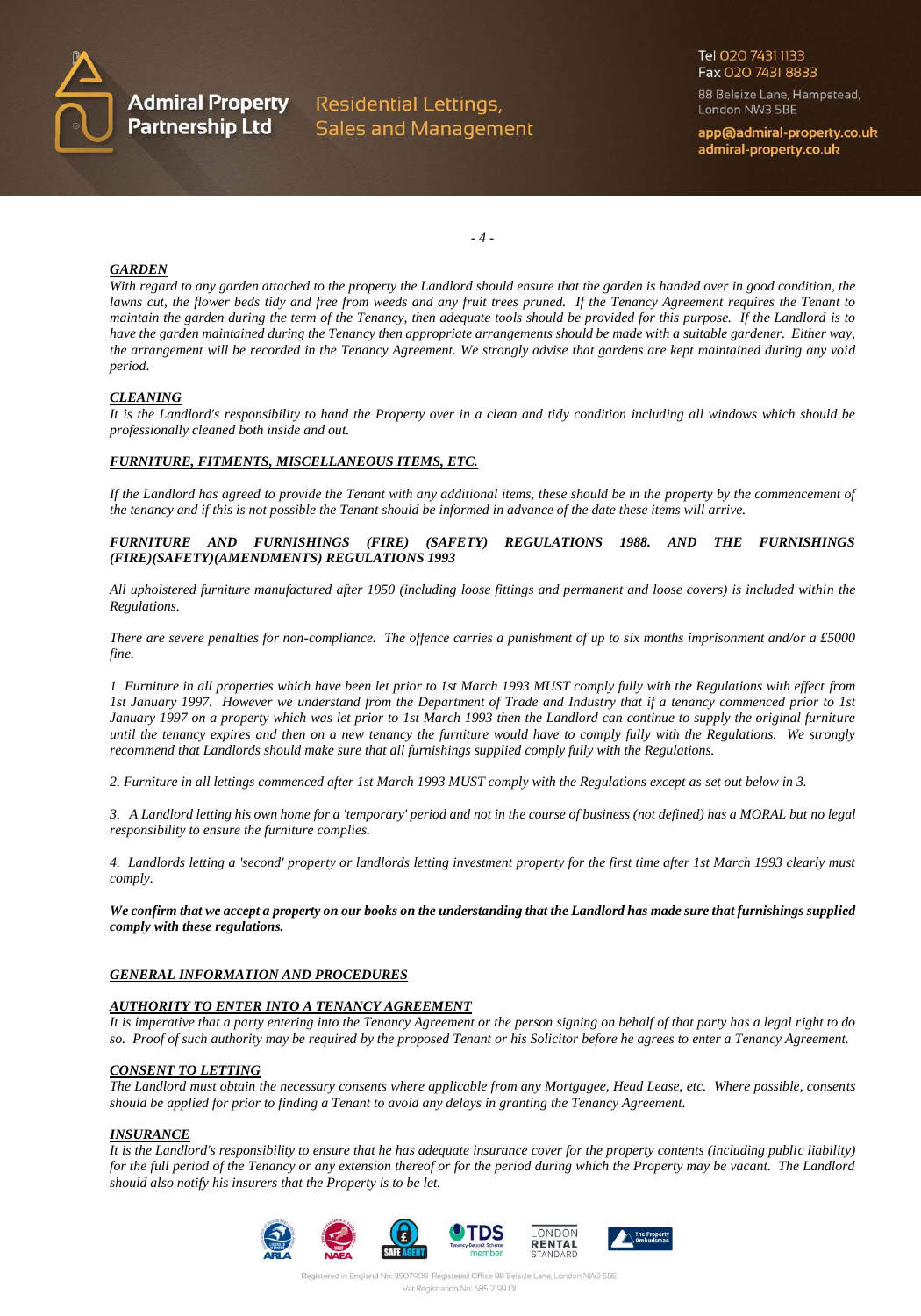

88 Belsize Lane, Hampstead, London NW3 5BE

app@admiral-property.co.uk admiral-property.co.uk

*- 5 -*

#### *COUNCIL TAX*

*It is the responsibility of the Tenant or the permitted occupiers of the Property to pay the Council Tax throughout the term of the Tenancy, subject to any term to the contrary in the Tenancy Agreement mutually agreed by both parties. The Landlord should be able to supply the Band that the Property has been allocated so the Tenant can be aware of the annual cost.*

#### *UTILITY ACCOUNTS*

*Before the Tenancy commences all utility accounts namely telephone, gas, electricity and water must be paid up to date. Please provide the Agent/Tenant with the suppliers name, contact number and the meter number, where relevant, in order to set up the new account.*

# *CONTENTS UNDER HIRE PURCHASE OR RENTAL HIRE*

*The Landlord must cover all rental hire payments and hire purchase instalments for the period of the Tenancy.*

#### *AUTHORISATION AND APPROVAL OF TENANT*

*In the event of the landlord being abroad prior to the finalisation of a Tenancy then it will be necessary to give someone authority to approve the references and power of attorney to sign the Tenancy Agreement.*

#### *INVENTORY*

*We would recommend for the Inventory and schedule of condition to be prepared by an independent specialist Inventory firm: we can arrange for this to be done on the Landlord's behalf although no liability in respect of this service will be attached to us. The charge by the independent Inventory company for its preparation , its checking in (if relevant) with the Tenant, it you cannot attend to this yourself, will be charged to you. The check-out costs will also be borne by the Landlord. If it is the Landlord's intention to prepare the Inventory then it should also include a Schedule of Condition. In this case it will also be necessary for the Landlord to check-out the Inventory with the Tenant at the end of the Tenancy.*

# *SECURITY DEPOSITS & Deposit Holding Service*

*Amendments of the Housing Act 2004 took place on 6th April 2007, when Tenancy Deposit Protection (TDP) came into force on all new Assured Shorthold Tenancies and stated that a Landlord may no longer hold a security deposit on behalf of their Tenant. Landlords are now required to join a statutory deposit scheme, if they take a deposit from a tenant and the deposit must be lodged with their chosen scheme (within 14 days of receipt)*

*Should you require Admiral Property Partnership Ltd to hold the tenants security deposit, then the charge for this will be £36 (£30 plus VAT) per annum , This is payable at the outset of the tenancy,*

*If you do not wish Admiral Property Partnership Ltd to hold the tenants security deposit on your behalf, then you must give full details of the scheme you have chosen to pay the deposit to, at least 14 days prior to the commencement of the tenancy or sooner in order for the correct Tenancy Agreement to be drawn up.*

*Admiral Property Partnership Ltd will hold the security deposit for the period of the Tenancy. As members of The Dispute Service (TDS) scheme no G01524 we are legally allowed to hold the Tenants deposit on your behalf. At the end of the tenancy, the Landlord and Tenant agree how the deposit shoed be divided, in conjunction with the inventory check out. If there is a dispute, the disputed amount of deposit must be sent to the scheme for safekeeping until the dispute is resolved by the Alternative Dispute Service (ADR) or nay subsequent court decisions. The deposit must then be returned within 10 days to the relevant party, following notification of the ADR/.court decision.*

*Please note that Admiral Property Partnership Ltd will be liable for notifying the Tenant of the scheme you have adopted to use, within 14 days of commencement of the fixed term agreement, therefore, you must understand that this is a LEGAL OBLIGATION and it is necessary to choose one of the available schemes. If you fail to do so you may incur a large fine or you may be prosecuted in a court of law. In order to utilise Admiral Property Partnership Ltd's TDS scheme, you must inform us in writing upon instruction of marketing your property..*

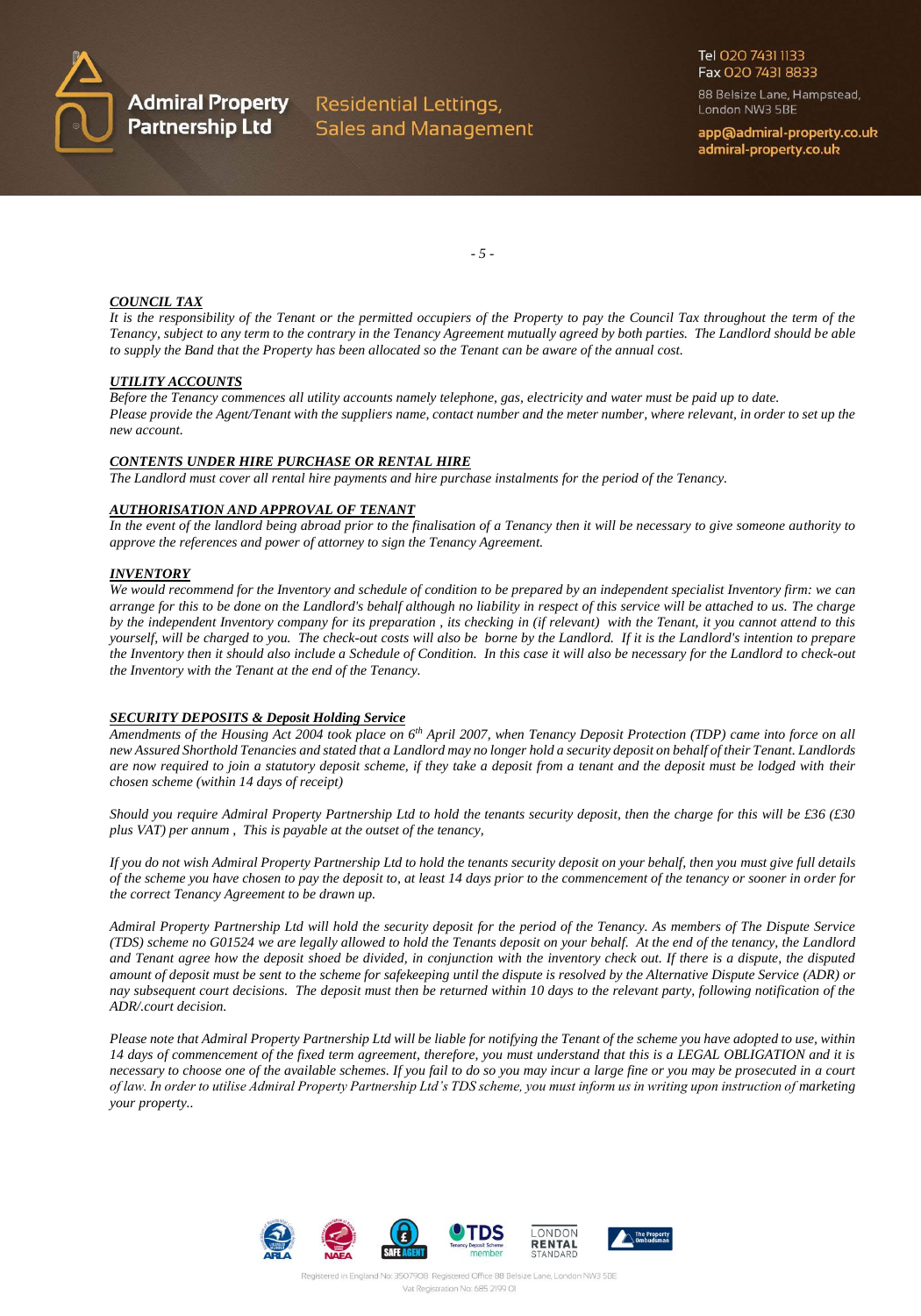

Tel 020 7431 1133 Fax 020 7431 8833

88 Belsize Lane, Hampstead, London NW3 5BE

app@admiral-property.co.uk admiral-property.co.uk

*- 6 -*

# *TENANCY AGREEMENT*

*We will if required prepare the Tenancy Agreement according to the type of Tenancy. The Agreements which are used comply with the Housing Acts 1988 and 1996 or under contract law for bona fide companies and/or rental values over £100,.000 a year. The Agreement used has been approved by our own Solicitors and the Association of Residential Letting Agents (ARLA) covers most eventualities, however, we suggest that the Landlord's own Solicitors be given the opportunity to peruse the Agreement, as neither we nor our Solicitors can take any responsibility whatsoever in relation to the use of the Agreement in any particular case. The charge for us to draw up a Tenancy Agreement is £120 (£100.00 plus VAT)*

# *RENEWING/EXTENDING THE TENANCY*

*In the event of a renewal or extension , Admiral Property Partnership Ltd will prepare and draft a Memorandum of renewal which will be charged at £60 (£50 + VAT) to be paid by the Landlord t. Should there be any changes t the agreed terms save for the alteration to the value of the lettings, either by negotiation or through change in legislation, Admiral Property Partnership Ltd will prepare a renewal tenancy Agreement charged at £120 (£100 plus VAT) to be paid for by the Landlord*

# *REDIRECTION OF MAIL*

*This can either be arranged officially through the local Post Office for a small fee or directly with the occupant, whereby the mail can be forwarded on. We are unable to provided a forwarding service.*

# *RENT COLLECTION*

*If required we will collect rent on the Landlord's behalf according to the terms of the tenancy Agreement. There will be a further charge of 2% plus VAT for this service, however, this service is automatically included in our management fee. Present banking arrangements are such that it is necessary for us to allow approximately six working days for cheques to be cleared before transferring monies to clients. The collection of rent does not include taking any legal action against the Tenant regarding late or non-payment of rent. In the event of late or non-payment of rent the Landlord will be notified at the earliest possible opportunity.*

*Under the Taxation of Income from Land (non-residents) Regulations 1995, the rent receiving agent, acting for an expatriate landlord (or where there is no agent, the tenant) is required to deduct tax at 22% from rent after allowable expenses and to pay the tax to the Inland Revenue within 30 days of each quarters end. Landlords can apply to have their rents paid without deduction by completing form NRL1 or NRL2 or 3 if a trust or company and returning it to the Inland Revenue's FICO office at Bootle, Merseyside.*

# *INSTRUCTION OF SOLICITORS*

*You will be informed of any breaches or covenants brought to our attention. However, if it is necessary for a solicitor to be instructed during the Tenancy then their costs would have to be paid by the Landlord and would not be included in our fees.*

# *WHAT SERVICE DO WE PROVIDE?*

- *\* The Inspection of the property and advice on the rental value we feel the Landlord is likely to achieve*
- *\* The undertaking of a comprehensive marketing campaign*
- *\* The arranging for prospective Tenants to view the property and thereafter to negotiate and agree the terms of the Tenancy*
- *\* The application for references - financial and/or personal*
- *\* The preparation of the Tenancy Agreement unless otherwise instructed, and thereafter supervise and co-ordinate the documentation at such time as the Agreement has been signed and an exchange has been affected. Arrange for the agreements to be officially stamped if required.*
- *\* The arranging of the first instalment of rent to be paid in advance and to account to the landlord as soon as funds have been cleared by our bankers.*
- *\* Make arrangements for a specialist firm to prepare an Inventory prior to the tenant taking occupation and arranging for the Inventory to be checked at the end of the Tenancy.*
- *\* Hold the security deposit against possible dilapidation's and unpaid rental in accordance with current legislation*
- *\* Collection of the rent according to the terms of the Tenancy and account to the Landlord.*





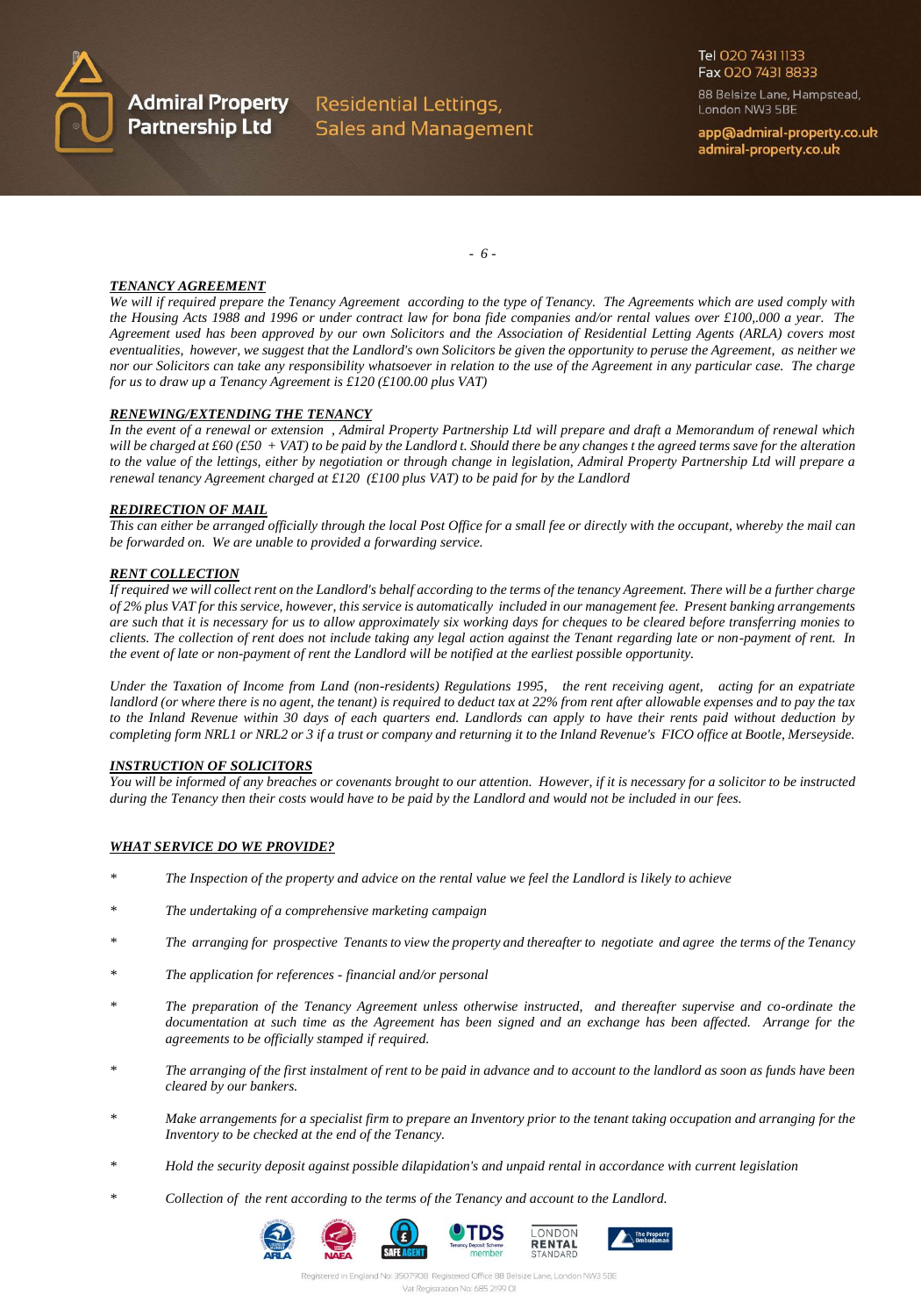

**Admiral Property** Residential Lettings, **Sales and Management**  Tel 020 7431 1133 Fax 020 7431 8833

88 Belsize Lane, Hampstead, London NW3 5BE

app@admiral-property.co.uk admiral-property.co.uk

*-7 -*

# *WHAT SERVICE DO WE PROVIDE? Cont…*

*\* Negotiation of any renewals to the tenancy and prepare the necessary documentation.*

*NB:- All the above services are optional and no reduction in our fees will be made of any one or all of the services are not required.*

# *MANAGEMENT SERVICES*

- *\* On behalf of the Landlord we will instruct the utility companies, i.e. Gas, Electricity, Telephone, Water and the local authority for Council Tax of the change of occupancy. If required, final accounts will be settled on behalf of the Landlord and paid from the rent collected.*
- *\* If the Landlord requires certain recurring outgoings to be paid, namely, service charges, insurance premiums, etc., and provided that we are duly notified in advance and that the demands are subsequently forwarded to us, we will then arrange for payment to be made on behalf of the Landlord and settled from the rent collected.*
- *\* If during the Tenancy, running repairs become necessary, then entirely at our discretion we will arrange for these to be carried out unless instructed to the contrary. We will arrange to carry out any repairs up to a maximum of £200.00. In the event of the repair or replacement exceeding £200.00 we will endeavour to get permission from the Landlord, and if we are unable to contact the Landlord we will use our discretion especially in the case of emergencies.*
- *\* If any major problems occur we will arrange at the Landlord's expense, for a surveyor to inspect and submit a report and thereafter, if authorised, to supervise any work considered necessary and approved by the landlord.*
- *\* We will collect the rent and account to the Landlord accordingly. Where the Landlord requires the rent to be remitted directly to his Bank or Building Society in the UK, then we will require the name, address, branch and account number of such Bank or Building Society. If the rent is to be remitted outside the UK we will provide this service subject to payment by the Landlord of any bank charges incurred. It must be stressed that this service will only be provided whilst there are no exchange control restrictions.*
	- *Where the Landlord is not a resident of the UK the rent receiving Agent is required to deduct tax at 22% from rent and pay this amount to the Inland Revenue on a quarterly basis. Landlords can apply to have their rents paid without deduction by completing form NRL1, 2 or 3 as applicable. We recommend that a tax adviser or accountant is appointed by the Landlord to calculate and agree the tax due.*
	- *If we are required to agree an assessment with H M Inspector of Taxes in respect of the rental income, then we will make a separate charge for this service.*
	- *When we have undertaken our Management Service and if between Lettings, the property is vacant for a period not exceeding four weeks, we will at the Landlord's request arrange period inspections upon the payment of an additional fee of £30.00 per week (£25 plus VAT).*
	- *Vacant Management: Dependent upon landlords requirements : a fee of between £207.96 inc VAT per month (£173.33 plus VAT to £416 inc VAT per month (£346.67 plus VAT) to visit the property and inspect fortnightly and collect and pay bills as agreed such as service charges, organize maintenance contractors etc..)*
	- *In addition, we require a sum of £500.00 for each Property under management to be held by us as a float against emergency repairs and costs on the Landlord's behalf, which may be necessary before commencement or during the course of the Tenancy. This sum is held in our Client Account.*
	- *If we are required to arrange, co-ordinate and/or supervise any single item of work which exceeds £500.00 there will be an additional fee of 12% incl VAT of the cost of the work including aggregate problems exceeding £500.00.*

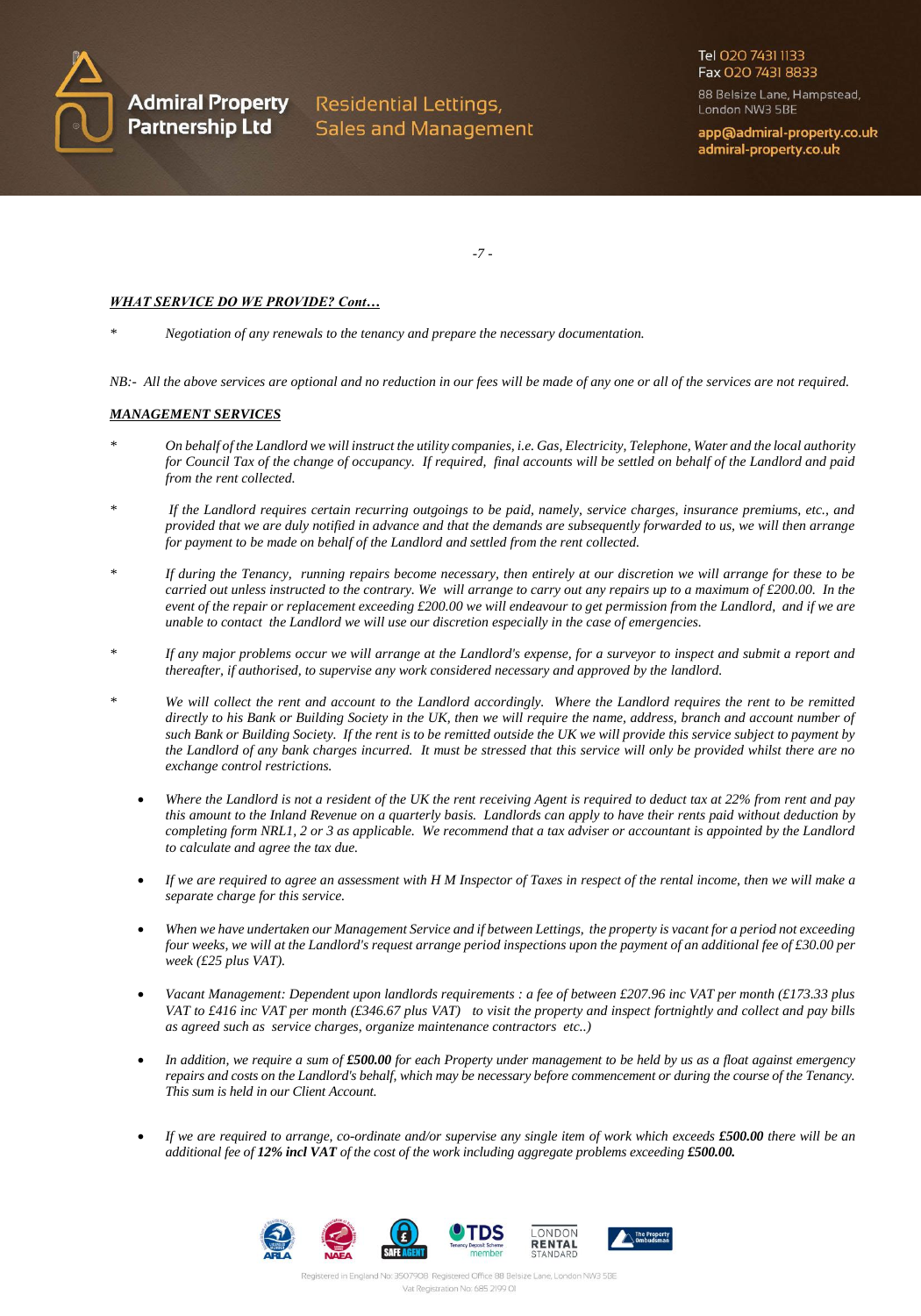

**Admiral Property** Residential Lettings, Partnership Ltd Sales and Management Tel 020 7431 1133 Fax 020 7431 8833

88 Belsize Lane, Hampstead, London NW3 5BE

app@admiral-property.co.uk admiral-property.co.uk

*MANAGEMENT SERVICES cont…*

# *STATEMENTS*

- *1. Admiral Property Partnership Ltd will provide the Landlord with monthly/quarterly statements.*
- *2. Additional requests for copy paperwork will be charged at £12.00 incl VAT per monthly statement and £60.00 incl VAT (£50 plus VAT) per year-end reconciliation for income and expenses for tax returns*

.*- 8-*

*3. Rent, float, tax deductions and Tenants' deposits will pass through Admiral Property Partnership's Client Account, and any interest credited by virtue of the aggregate accumulated balance will be retained by Admiral Property Partnership Ltd to cover administrative expenses in maintaining this account.*

# *IMPORTANT – PLEASE READ CAREFULLY*

#### *Re: Energy Performance Certificates (EPC) for rental properties.*

*An Energy Performance Certificate (EPC) gives information on the buildings energy efficiency; It shows, 1. the Energy Efficiency rating (relating to running costs) and 2. the Environmental Impact rating (relating to the carbon dioxide emissions rating) of the property.*

*The ratings are standard and list A to G, A for very efficient, and G for very inefficient, as seen on domestic appliances such as refrigerators and washing machines.*

*We would like to advise you of the legislation that the government implemented from the 1st October 2008. All buildings, whether residential, commercial or industrial, are required to have an Energy Performance Certificate (EPC) that is no more than 10 years old, for every occasion when they are rented, bought or sold. The requirement for such certificates came into force for all premises when they are let after 1st October 2008. The local Trading Standards office is the enforcing body who will fine Landlords who fail to comply with the legislation.*

*Admiral Property Partnership will be able to provide you with the contact details for an Accredited Domestic Energy Assessor who can carry out the inspection of the property and provide the required Certificate. This generally costs between £50 and £80 but can*  vary depending on the size of the property and whether VAT is chargeable... For further information you can visit *<https://www.epcregister.com/>*

*The EPC is valid for ten years and can be reused as many times as required during that period. It will not be necessary to commission a new EPC each time there is a change of Tenant. The EPC is not required for any property that was occupied prior to 1st October 2008 and which continues to be occupied after that date by the same tenant. However Landlords may commission an EPC for the property at any time to prepare for a change of Tenant.*

*A copy of the Certificate will be required by Admiral Property Partnership at the commencement of the marketing of the property as it must be available free of charge to prospective Tenants. This should be when they are first given written information about the property, or are arranging to view it, and before any rental contract is entered into. A copy of the EPC must be given to the person who takes up the tenancy.*

#### **SMOKE & CARBON MONOXIDE DETECTORS**

From the 1<sup>st</sup> October 2015 legislation became a statutory requirement for all rental properties where the tenancy commences on or after 1<sup>st</sup> October 2015, to have sufficient smoke alarms (one on each floor) and a carbon monoxide alarm fitted in any room which is used wholly or partly as living accommodation and contains a solid fuel burning combustion appliance. Both alarms must be tested and operational at the commencement of each tenancy.

Further information can be found at<https://www.gov.uk/government/news/tenants-safer-under-new-government-measures>

# *YOUR RIGHT TO CANCEL*

- *You have the right to cancel The Terms of Business within 14 days without giving any reason.*
- *The cancellation period will expire after 14 days from the day you sign the Terms of Business.*
- To exercise the right to cancel, you must inform us of your decision to cancel these Terms by a clear statement sent to us by *post, fax or email. You may use the cancellation form enclosed but it is not obligatory.*
- To meet the cancellation deadline, it is sufficient for you to send your communication concerning your exercise of the right to *cancel before the cancellation period has expired*

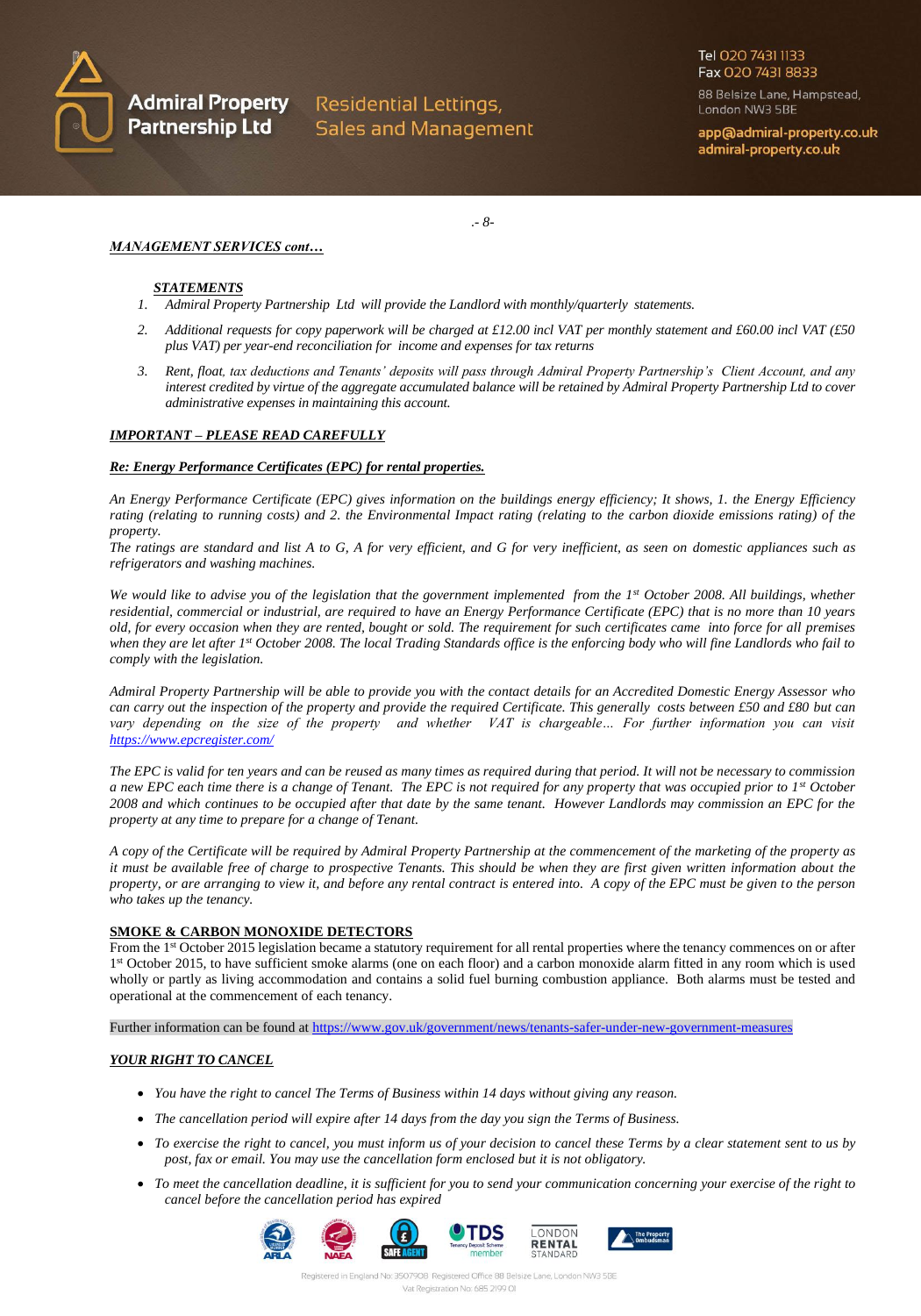

88 Belsize Lane, Hampstead, London NW3 5BE

app@admiral-property.co.uk admiral-property.co.uk

*- 9-*

- *If you cancel The Terms of Business, we will reimburse to you all payments received from you.*
- We will make the reimbursement without undue delay, and not later than 14 days after the day on which we are informed about *your decision to cancel The Terms of Business.*
- Under the Regulations we cannot begin providing you with the service under these terms unless you have requested that *we begin the service in writing*

#### **EIRC (Electrical installation Condition Report)**

*The Government proposed The Electrical Safety Standards in the Private Rented Sector (England) Regulations 2020, this become law from April 2020.*

*This l means that Landlords will need to ensure electrical installation inspections and testing are carried out for all new tenancies from 1 July 2020 or existing tenancies from 1 April 2021. Please note that when a Tenant renews, this is classed as a new Tenancy and the inspection and any remedial work needed as a result, will need to be done prior to the renewal date.*

*Please note, once these regulations have been passed through parliament, your property will not be able to be rented without a full electrical safety test.*

*Further information:*

*.*

- *The regulations require landlords to ensure that every fixed electrical installation is inspected and tested at least every five years by a qualified person.*
- *The landlord is required to obtain a report, retain a copy until the next inspection and give inspection results to tenants within 28 days.*
- *If requested, provide a copy to the local housing authority within 7 days.*
- *Provide a copy of the latest report to any new tenant before occupation and prospective tenants on request.*
- *The Regulations require local housing authorities to enforce the rules and have the power to arrange remedial action.*
- *Proven breaches of the regulations can result in the local authority imposing a financial penalty of up to £30,000.*
- *In circumstances where further investigative or remedial work is required, said works need to be carried out by a qualified person within 28 days or sooner, if specified.*

*We have arranged EICR reports for some of our landlords. However, if you do not already have an EICR in place or if it is older than 5 years, you should diarize this to be done in due course..*

*We would happily recommend our electrician, Thomas Nagy on [thomasnagytrading@aol.com](mailto:thomasnagytrading@aol.com) or 07925300495*

*Please see the below link for further information. <https://www.arla.co.uk/news/january-2020/electrical-safety-regulations-to-come-into-force/>*

#### *COMPLAINTS PROCEDURE*

*We are confidant of providing a high quality of service in all respects. If, however, you have any queries or concerns about our work for you, please raise them in the first instance with the lettings Negotiator. If that does not resolve the problem to your satisfaction or you would prefer not to speak to that person, then please contact one of our client care Directors, Helen Kovari or Diane Parry. Any complaint made by you will be handled in accordance with our complaints procedure. In the event that we do not handle any complaint to your satisfaction, you are able to have recourse to The Property Ombudsman* [www.tpos.co.uk](http://www.tpos.co.uk/)